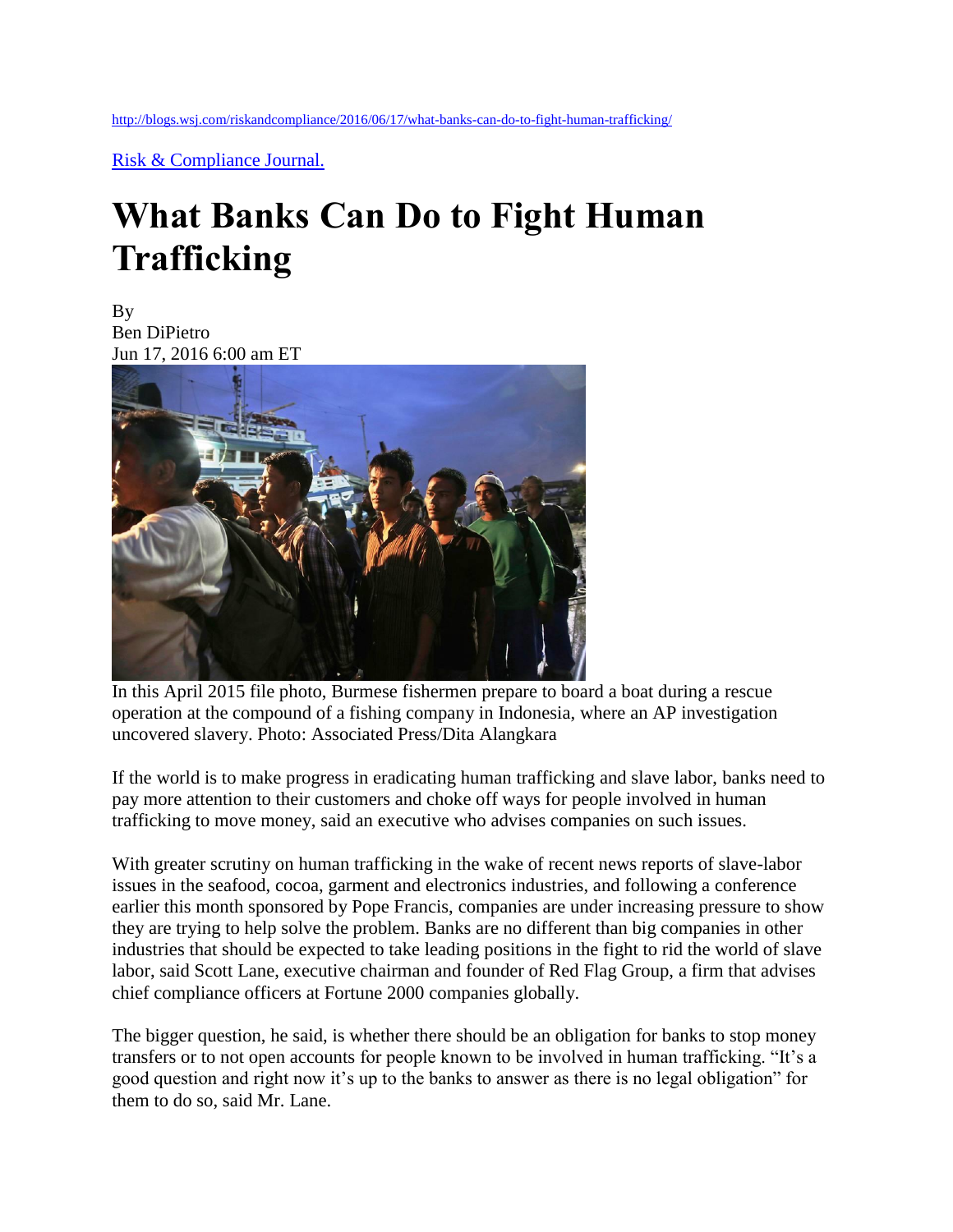Even without a regulatory or legislative mandate, multinational companies and financial institutions face pressures from customers and other stakeholders to step up and take action, said Mr. Lane. "Regulation always helps, it moves people into action faster, but even without regulations there are community, stakeholder and customer expectations that large companies take a leading position around this issue," he said. "Irrespective of legislation I think there is an expectation that companies step up and try to tackle some of the biggest challenges we've got, and one of those is the treatment of humans and the ways they are abused."

Anti-corruption tools used by banks to fight money laundering and other types of fraud can also be used to help companies combat the use of slave labor in their supply chains, said Micah Willbrand, director of AML product marketing at NICE Actimize, which provides risk advisory and compliance services. These tools include looking for red flags that often indicate financial activity associated with human trafficking, such as non-related parties using the same address, account inflows inconsistent with the nature of a business or large cash deposits attributed to businesses that don't normally make them, he said.

Making use of software programs to conduct suspicious activity monitoring and customer due diligence, financial institutions can identify which accounts might potentially be connected to human trafficking or smuggling, said Mr. Willbrand.

For example, he cited a case last year in which Europol investigators asked a bank in Belgium to provide information about women aged 18 to 24 who were sending money from Belgium to Romania, Moldova and Ukraine. "They then started to notice a clustering of transfers going back and ended up being able to disrupt a prostitution chain in Belgium," said Mr. Willbrand. "We are starting to see that activity. That is the role financial services can play in noticing red flags and passing them on to law enforcement. That can turn it into a case that can send some of these people to jail."

Human trafficking almost always is associated with another criminal activity, such as drug activity or terrorism financing, and there is a correlation between human trafficking and areas with high levels of bribery and corruption, said Mr. Willbrand. Cracking down on corruption and bribery could free up more money to help poor and disadvantaged people most likely to take a risk on a job that can end up with them being trafficked or forced to work against their will, he said. "If we can help solve these bribery and corruption issues maybe these monies will flow down to these disadvantaged people to help give them better lives so they don't have to get into these dangerous situations," he said.

Financial institutions inundated by a slew of regulations across all areas of their businesses may not have had the time yet to spend on this issue, said Mr. Lane. "I don't think this issue has reached a tipping point yet. People still are coming to understand what this trafficking and human rights abuses mean," he said. The most simple way for banks to fight human trafficking is to not do business with companies or individuals or organizations involved in human trafficking, but putting tools in place to spot such bad actors will create operational challenges that must first be overcome before more stringent policies and procedures are put in place, he said.